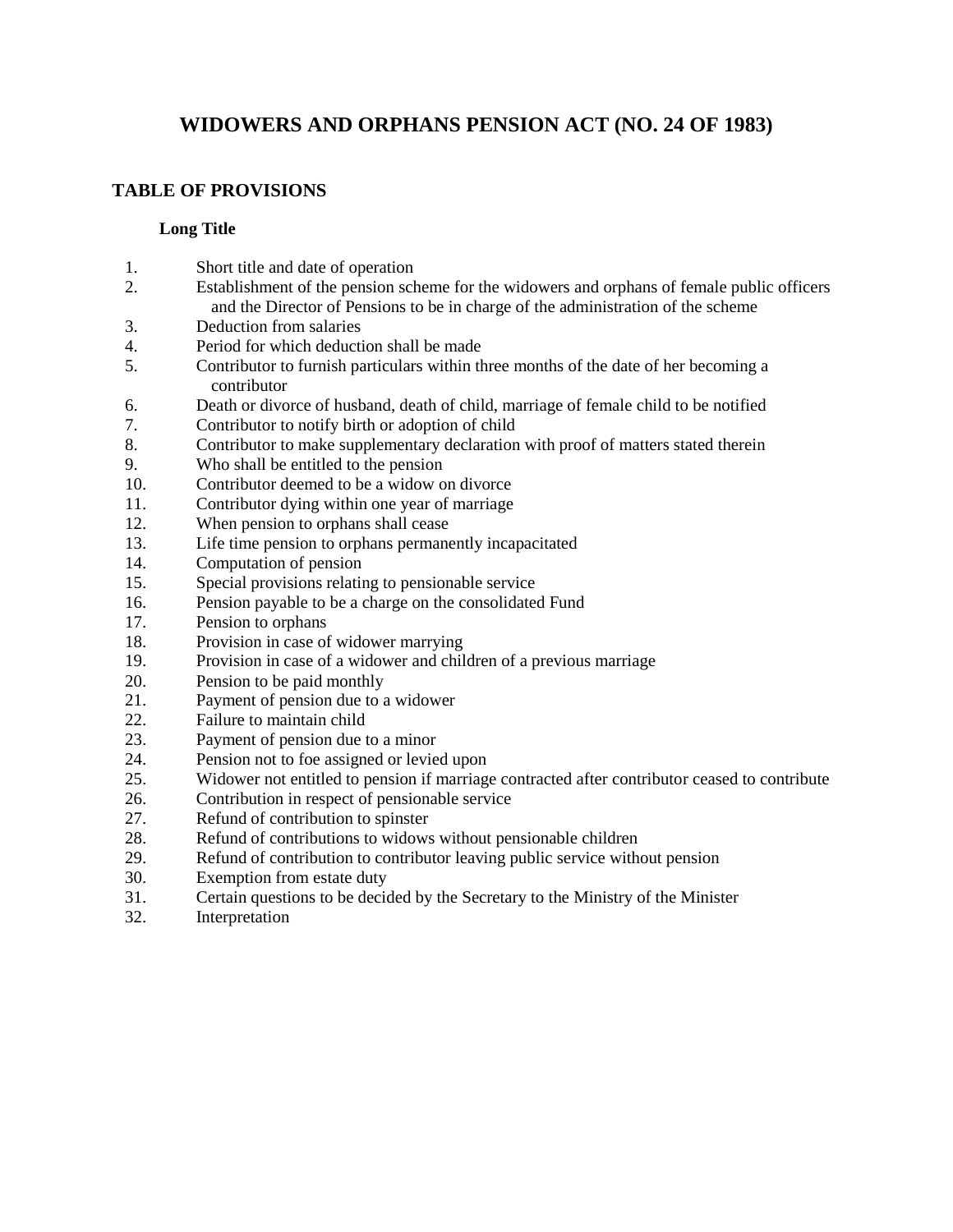## **Widowers and Orphans Pension Act**

## **(No. 24 of 1983)**

#### **AN ACT TO PROVIDE FOR THE PAYMENT OF PENSIONS TO WIDOWERS AND ORPHANS OF FEMALE PUBLIC OFFICERS.**

Short title and date of operation

Establishment of the pension scheme for the widowers and orphans of female public officers and the Director of Pensions to be in charge of the administration of the scheme

Deduction from salaries

1. This Act may be cited as the Widowers and Orphans Pension Act, No. 24 of 1983, and shall comes into operation on such date as the Minister may appoint by Order published in the Gazette (hereafter in this Act referred to as the " appointed date ").

2. (1) There shall be a pension scheme (hereinafter referred to as the pension scheme) for the payment of pension to widowers and orphans of female public officers who are entitled to the payment of pension under the Minutes of pension.

(2) The Director of Pensions shall be in charge of the administration, of the pension scheme.

3(1) From and after the appointed date, a monthly deduction at such percentage as may be determined from time to time by the Minister shall be made from the full salary of every contributor notwithstanding that she may receive in that month as salary an amount less than the full salary or may not receive as salary any amount whatsoever.

(2) The deduction referred to in subsection (1) shall be made by the Deputy secretary to the treasury and credited by him to the consolidated fund.

(3) Where the deduction' referred to in subsection (1) not made from the salary of a contributor such contributor shall pay the Deputy Secretary to the Treasury, within thirty days after the receipt by her of her salary, such sum as is required to be deducted from her salary for each month under subsection (1) or where a contributor is on leave without salary, she shall pay before the thirtieth, day, of each and every month during the continuance of such leave, to the Deputy Secretary to the Treasury a sum equal to the sum that would have been deducted from her salary each month under subsection (1) had she not been on leave.

(4) Every sum payable by a contributor to the Deputy Secretary to the Treasury under subsection (3) shall be a debt due from her to the State and Shall, anything in any other law, be recoverable with compound interest thereon at four per centum per annum.

(5) The Deputy Secretary to the Treasury shall deduct from any moneys payable to a contributor by the State, any such debt due from such contributor to the State as is referred to in subsection (4).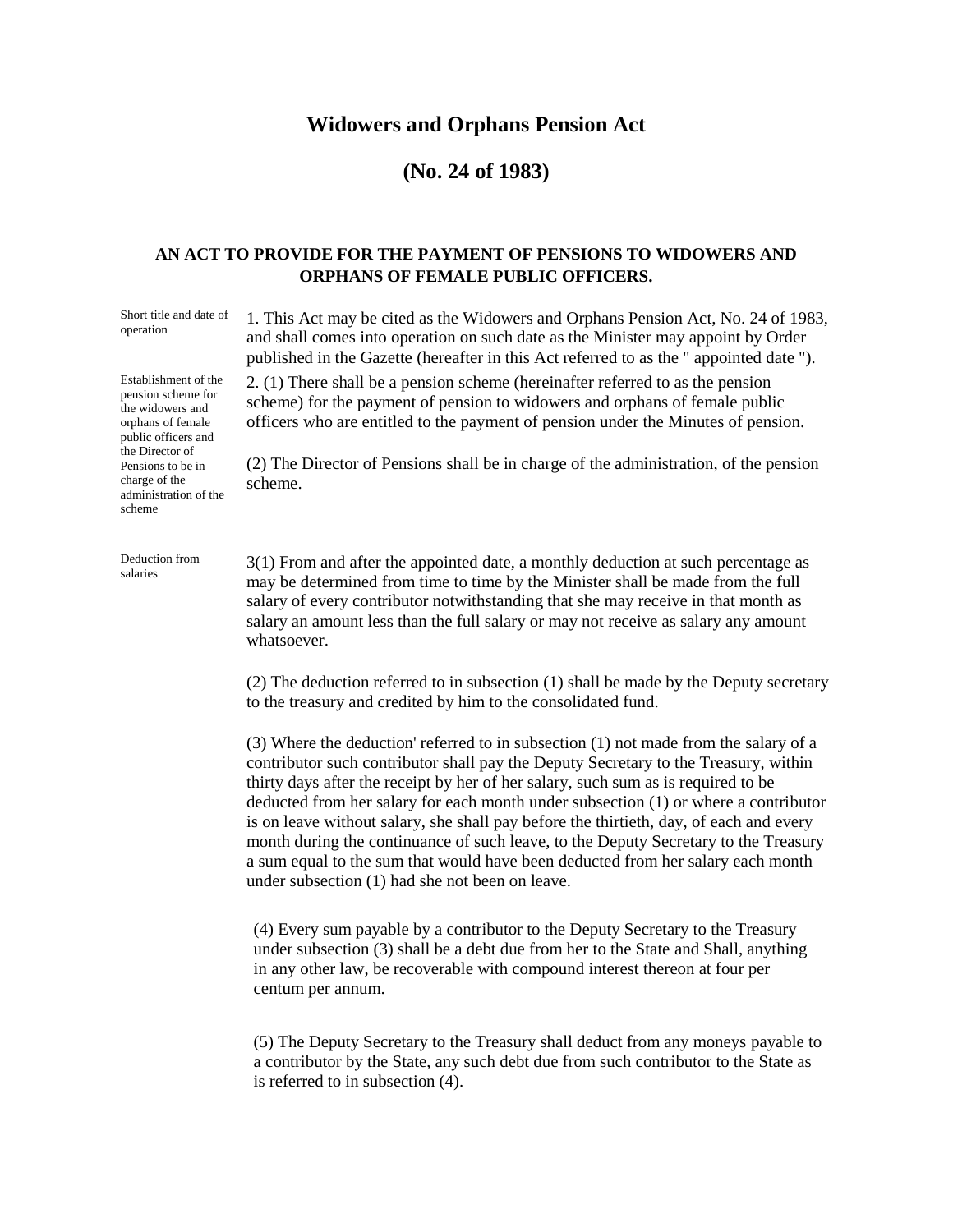(a) An officer holding office on the appointed date may, before such date as may be appointed, for the purposes of this subsection, by the Minister, from time to time, by Notice published in the Gazette, elect to be a contributor to the Pension Scheme. Where any such officer has died prior to the coming into force of this subsection or dies before the date appointed for the purposes of this subsection without making an election as aforesaid, she shall, if she leaves a husband or child or a husband and child or a husband and children, be deemed to have elected to be a contributor to the Pension Scheme ;

(b) any person who elects to become a contributor under this subsection or in the case of a person who is deemed to have elected to become a contributor to the Pension Scheme under this subsection, the person administering the estate of such deceased person, shall pay to the Pension Scheme in such instalments as may be determined by the Minister by notice published in the Gazette, ail arrears of contributions for the period commencing from the appointed date until the date of election, retirement or death, as the case may be, with compound interest thereon at the rate of four per centum per annum ;

(c) Where a contributor or the person administering the estate of a deceased contributor is unable to pay the arrears of contribution, such arrears shall be recovered from the pension payable to the Widower or Orphans of such contributor, in such instalments as may be determined by the Director.

*[as amended by Act No. 19 of 1985; Act No. 16 of 1997; Act No. 2 of 2001]*

4. The deduction referred to in section 3 shall continue to be made from the salary of a contributor so long as she is in the public service and shall cease on the date on which she leaves the public service.

5. Every contributor shall, within three months of the date of her becoming a contributor, forward to the Director a declaration setting out the date of her becoming a contributor, her name in full and the date of her birth and if she is married, the date of her marriage, the full name of her husband and if she has a child or children; their names in full and the dates of their respective births.

6. Every contributor whose husband dies or who divorce her husband or whose child dies or whose female child gets married and the guardian of every such child who dies or of every such female child who gets married, shall within three months thereof, notify the Director the date of such , divorce or marriage as the case may be. 7. Every contributor shall notify the Director the date of birth of each child born to her or legally adopted by her after the date of the declaration forwarded by her under section 5, Within three months of such birth or adoption, as case may be.

8. If the Director finds that any information furnished or notified by any contributor or guardian under section 5 or section 6 or section 7 is incorrect or incomplete, he may by written notice, require such contributor ,or guardian to make a further declaration giving the correct or complete information with adequate proof of all the particulars contained in such declaration or notification within the time specified in such notice and it shall be the duty of such contributor or guardian to comply with

Period for which deduction shall be made

Contributor to furnish particulars within three months of the date of her becoming a contributor

Death or divorce of husband, death of child, marriage of female child to be notified

Contributor to notify birth or adoption of child

Contributor to make supplementary declaration with proof of matters stated therein

(6)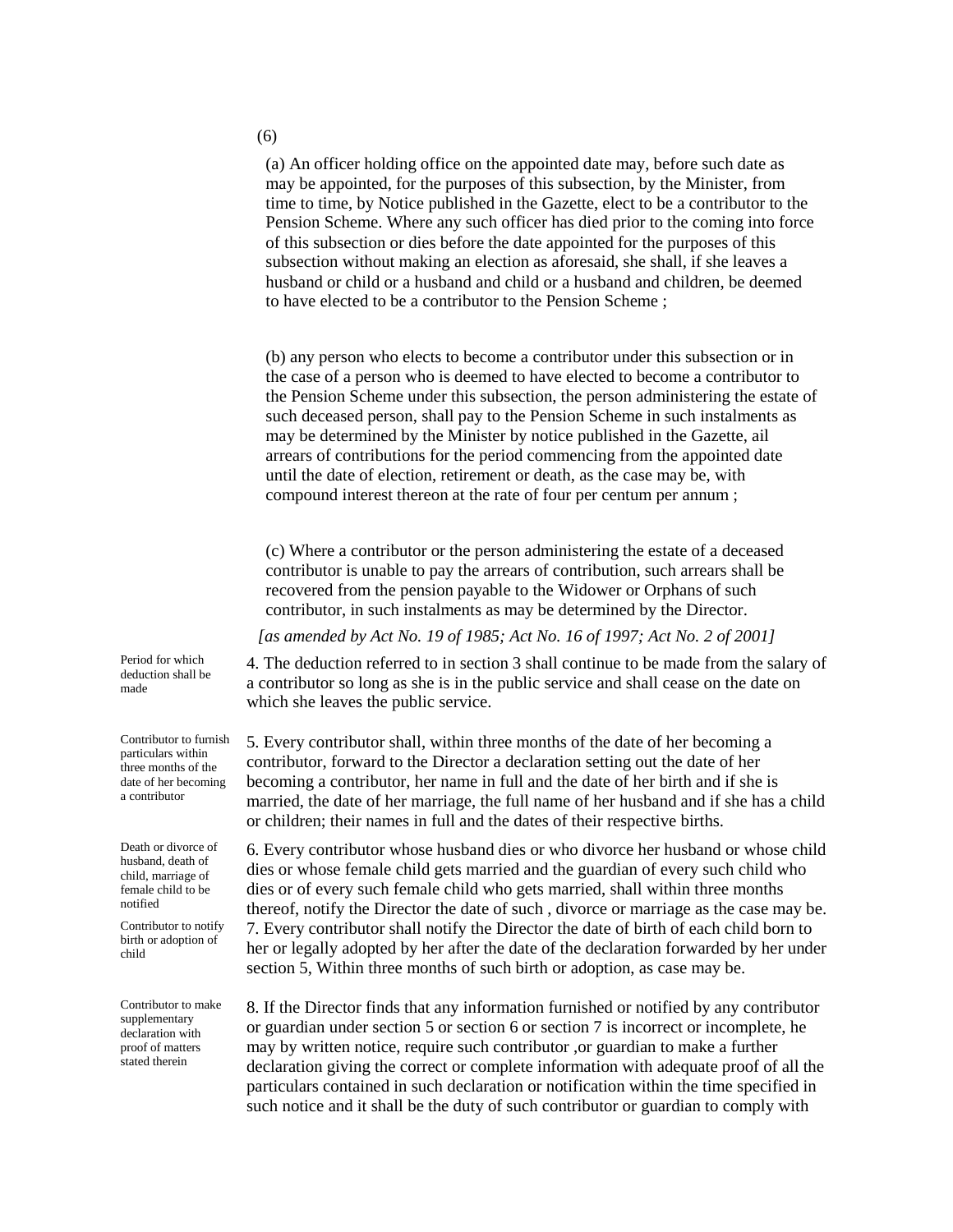| Who shall be entitled<br>to the pension                      | the requirements of every such notice.<br>9. The widowers and orphans of officers who were subject to deductions under this<br>Act shall, subject to the other provisions of this Act, be entitled to a pension under<br>this Act.                                                                                                                                                                                                                                                                                                                                     |
|--------------------------------------------------------------|------------------------------------------------------------------------------------------------------------------------------------------------------------------------------------------------------------------------------------------------------------------------------------------------------------------------------------------------------------------------------------------------------------------------------------------------------------------------------------------------------------------------------------------------------------------------|
| Contributor deemed<br>to be a widow on<br>divorce            | 10. Where the marriage of a contributor is dissolved by a divorce, she shall, for the<br>purposes of this Act, be deemed to be, a widow.                                                                                                                                                                                                                                                                                                                                                                                                                               |
| Contributor dying<br>within one year of<br>marriage          | 11. Where a contributor dies within one year from the date of her marriage, her<br>widower shall not be entitled to a pension under this Act Unless there is a lawful<br>child of such marriage: Provided that it shall be lawful for the Director with the<br>consent of the Secretary to the Ministry of the Minister in charge of the subject of<br>Public Administration to award a pension to such widower if it appears to him that<br>such award is just and reasonable in all the circumstances of the case.                                                   |
| When pension to<br>orphans shall cease                       | 12. The pension payable under this Act to an orphan shall, in the case of a male,<br>cease on his attaining the age of twenty-one years and in the case of a female cease<br>on her marriage or on her attaining the age of twenty-one years, whichever occurs<br>earlier. Provided however, that a male orphan or an unmarried female orphan, of the<br>age of twenty-one years or more shall, so long he or she is unemployed, be entitled<br>to the allowance or pension until he or she attains the age of twenty-six years. [as<br>amended by Act No. 65 of 1998] |
| Life time pension to<br>orphans permanently<br>incapacitated | 13. Where a medical board comprising three medical officers appointed by the<br>Director of Health Services determines that an orphan "of a contributor suffers from<br>such physical or mental disability as renders him incapable of earning his livelihood<br>such orphan shall, notwithstanding anything in this Act, be entitled to a pension<br>under this Act during his life time.                                                                                                                                                                             |
| Computation of<br>pension                                    | 14.                                                                                                                                                                                                                                                                                                                                                                                                                                                                                                                                                                    |
|                                                              | 14. (1) Where a contributor dies on or after the appointed date, the pension payable<br>under this Act to her widower or orphan shall be determined in accordance with<br>the following provisions :                                                                                                                                                                                                                                                                                                                                                                   |
|                                                              | (a) where such contributor dies while in the public service or having retired from<br>the public service before reaching the age of compulsory retirement or after<br>having been retired from the public service of any Council other than on the<br>grounds set out- in the Establishments Code, the amount of such pension shall -                                                                                                                                                                                                                                  |
|                                                              | (i) if the period of her pensionable service at the-time of her death or<br>retirement, as the case may be, is less than twenty-five years, be an amount<br>equal to the pension payable under the Minutes on Pensions either for a period<br>of twenty-five years' pensionable service or for a period of pensionable service<br>which she, if she had hot died or retired, would have completed upon reaching<br>the age of compulsory retirement, whichever is the shorter,                                                                                         |
|                                                              | (ii) if the period of her pensionable service at the time of her death or<br>retirement, as the case may be, is not less than twenty-five years, be an amount<br>equal to the pension payable under the Minutes on Pensions for that period of<br>pensionable service;                                                                                                                                                                                                                                                                                                 |

(b) where such officer dies after having retired or having been retired from the public service on the ground of having reached the age of compulsory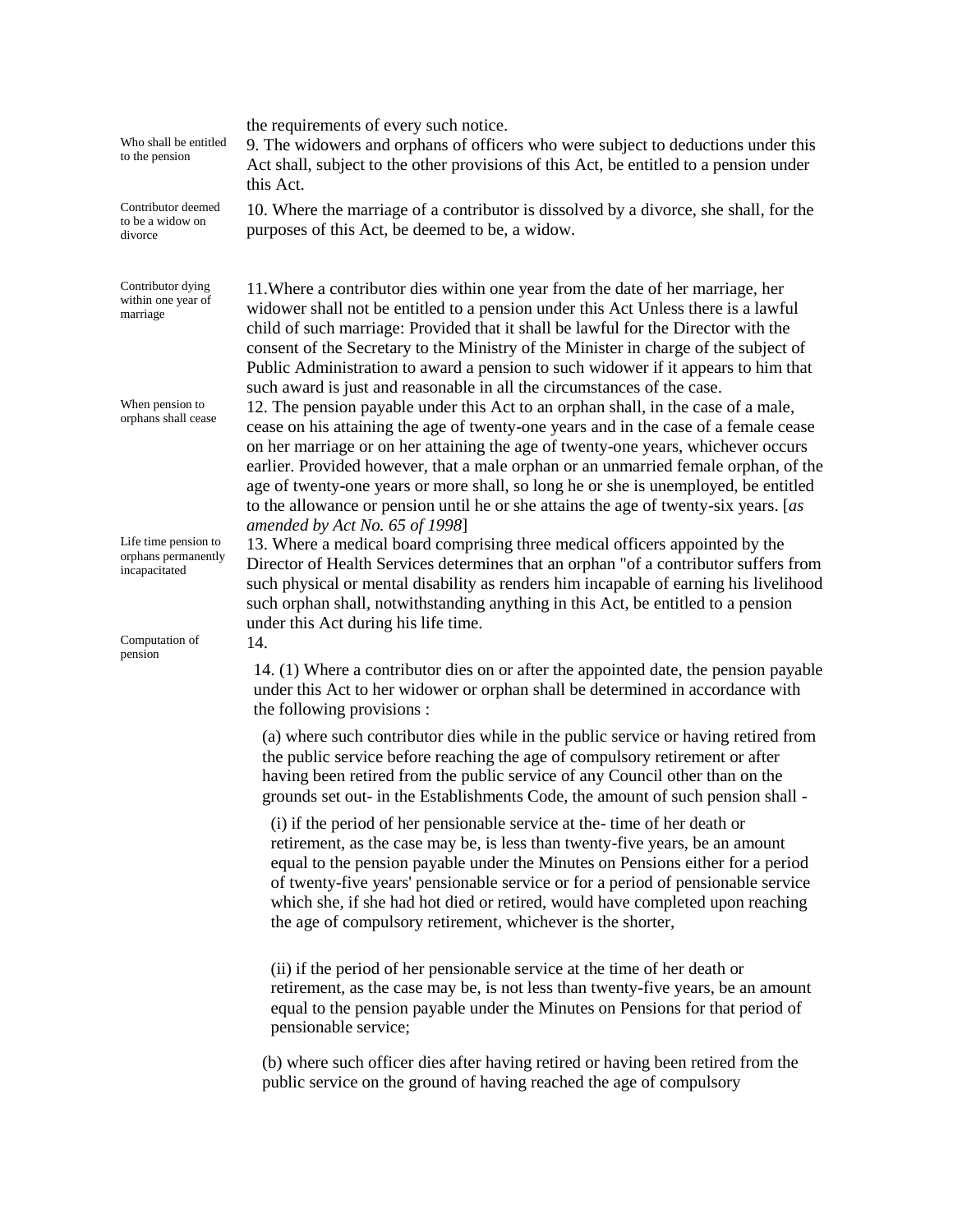retirement;; or on any ground set out in this Establishments Code, such pension shall be an amount equal to the pension payable under the Minutes on Pensions for her period of pensionable service;

(c) where such officer after having been appointed " permanently to a statutory body with the approval of Government dies while in the service of such statutory body or in any other statutory body to which she had been subsequently, transferred or dies after having retired or having been retired in pensionable circumstances from the statutory body to which she had been permanently appointed from Government service or from any other statutory body to which she had been subsequently transferred, the amount of such pension shall be an amount equal to the pension payable under the Minutes on Pensions for the period of pensionable service.

(2) In this section -

Special provisions relating to pensionable service

15. (1) Where any officer who is a contributor to the Public Service Provident Fund established trader the Public Service Provident Fund Ordinance becomes a contributor under this Act on or after the appointed date, notwithstanding anything to the contrary in the Public Service Provident Fund Ordinance, there shall be deducted from the moneys payable to such officer under that Ordinance, an amount equal to four per centum of the aggregate of the salary of such officer for the whole of the period she contributed to that Fund under section 4 of the Public Service Provident Fund Ordinance. The amount deducted shall be paid into the Consolidated Fund and the period in respect of which such amount is deducted shall, for the purposes of subsection (2) of this section, be regarded as a period in respect of which contributions have been made under this Act by such officer.

(2) Where the pension payable in respect of a contributor under this Act is under section 14, calculated on the basis of the pension payable to such officer under, the Minutes on Pensions and the pensionable service of such person includes any service in respect of which contributions under this Act have not been made, the Director may, with the consent of such contributor, cause to be deducted from any moneys due to or in respect of such contributor from the State, an amount equal to four per centum of the aggregate salary of such contributor together with interest at four per centum per annum on such amount for the: whole of the period in respect of which contributions under this Act have not been made:

(3) Where it is impracticable to make a deduction under subsection (2) for the entirety or a part of the pensionable service in respect of which contributions have not been made by a contributor such contributor or where he is not alive, the widower or orphan of such contributor entitled to a pension under this Act in respect of such contributor may, if he so desires, pay to the Director a sum equal to the amount which was deductible in terms of subsection (2). If such payment is not made, the pension payable under this Act in respect of such contributor shall, in respect of each complete month for which the payment is not made, be reduced by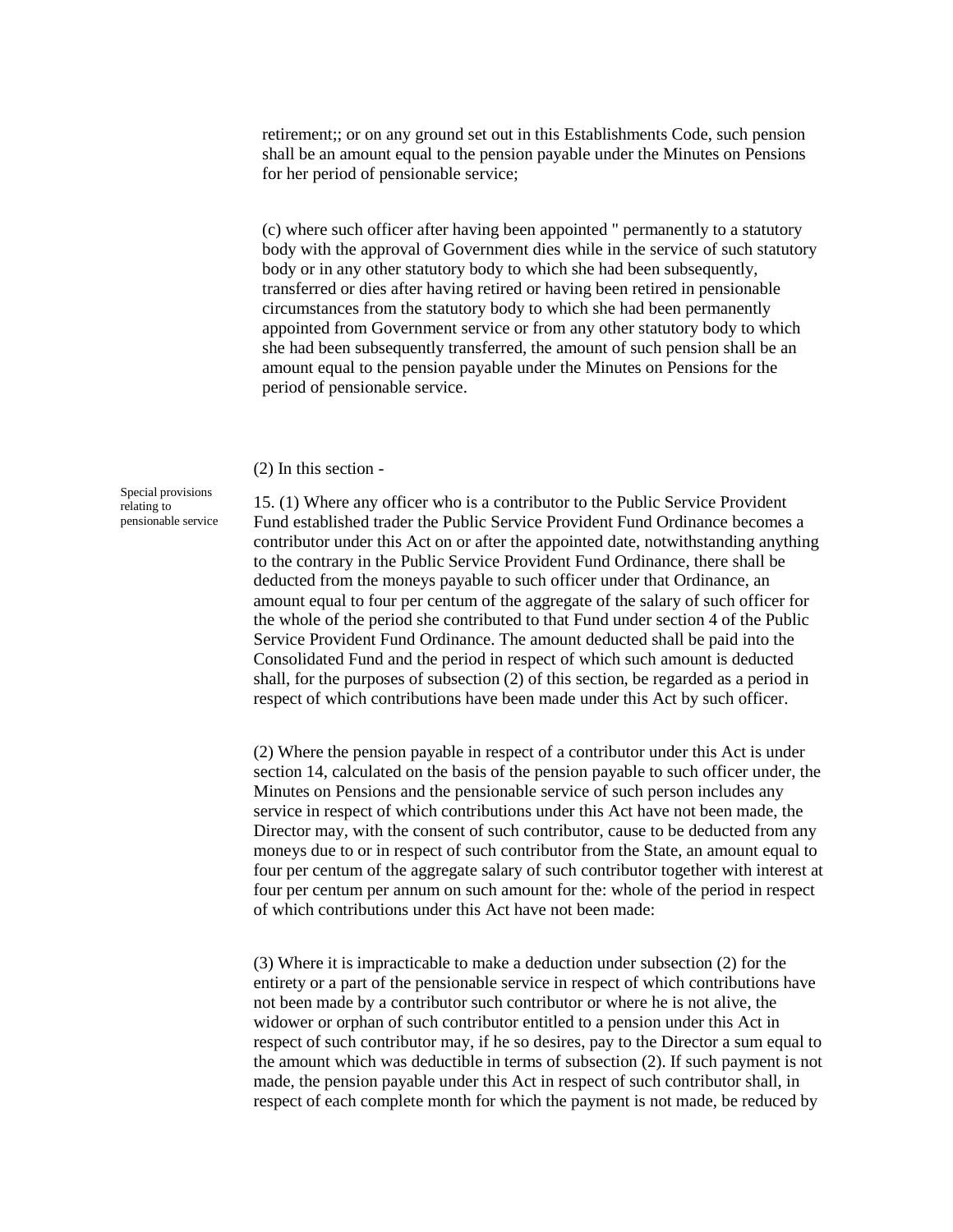(4) In this section "pensionable service" has the same meaning as in section 14. Pension payable to be a charge on the consolidated Fund 16. All pensions payable under this Act and all amounts to be refunded and all interest to be paid under this Act to any contributor, or, her legal representatives or heirs shall be paid out of the Consolidated Fund and are hereby made a charge on such Consolidated Fund. Pension to orphans 17(1) Where a contributor being a widow and unmarried dies leaving a child or, children entitled to a pension under this Act or when a widower of a contributor dies leaving a child or children entitled to pension under this |Act, being a child or children of his marriage with such contributor, the pension of such child or children shall be the amount which the widower would have received or had been receiving, equally divided among the children.' (2) A child adopted tinder the provisions of the Adoption of Children Ordinance or any other law relating to the adoption of children by a married contributor while she is a contributor shall, subject to the provisions of subsection (3), be treated as a child of such contributor and accordingly, such child shall be entitled to a pension under this Act in like manner and to the like amount as a child of such contributor. (3) A child adopted under the provisions of the Adoption of Children Ordinance or any other law relating, to the adoption of children by a married contributor while she is a contributor shall be entitled to a pension under this Act unless the Director has reason to believe was no genuine desire, on the part, of such adopt the child and that the adoption was merely one of convenience: Provision in case of widower marrying 18. The widower of a contributor who marries again at any time after he becomes entitled to a pension under this Act shall cease to receive a pension from the date of such marriage; and the children entitled to the pension of such widower and contributor shall thereupon be entitled to an amount which the widower would have received had he not married, again, equally divided among such children. Provision in case of a widower and children of a previous marriage 19(1) When a contributor dies leaving widower and children being the issue of a previous marriage and such, children are of ages which entitle them to a pension Tinder this Act each such child shall be entitled to an equal share or portion of half the pension to which their father would have been entitled if he had survived their mother. The widower of such contributor shall be entitled to one-half of the pension to which he would have been entitled had there been no such children, (2) Where a contributor dies leaving a widower and no children, being the issue of a previous marriage or any children of a previous marriage who have ceased to be entitled to pension, then, the widower shall be entitled to the whole of such pension.

l/600th of such pension.

(3) Where the widower dies leaving no issue of his marriage with the contributor the children entitled to pension of the first marriage of the contributor shall be entitled to such pension as if the contributor had not contracted such subsequent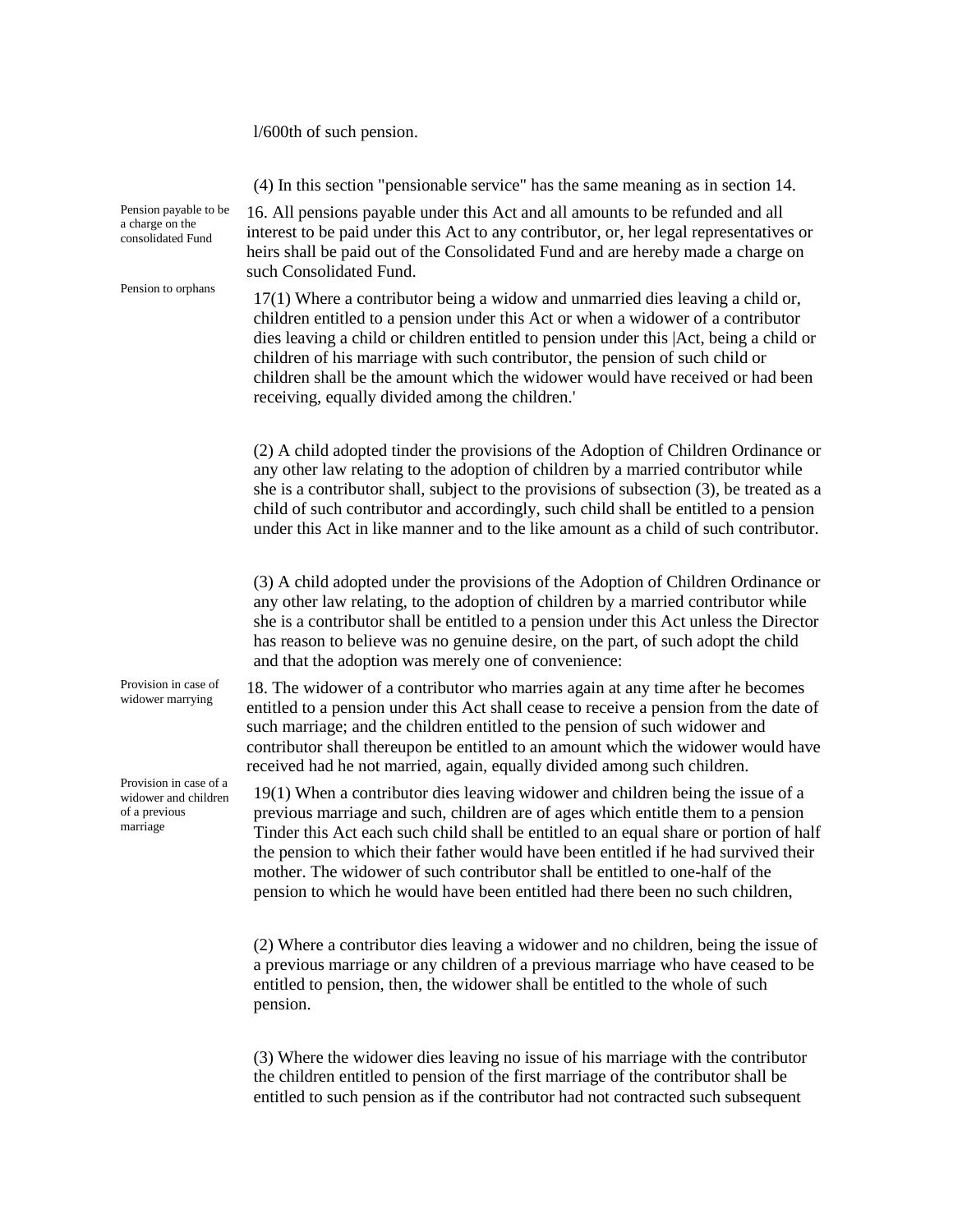marriage.

| Pension to be paid<br>monthly                    | (4) Where the widower dies leaving children the issue of his marriage with the<br>contributor such children shall be entitled to an equal share or portion of the<br>pension to which their father was entitled.                                                                                                                                                                                                                                                                                                                                                                                                                                                                                                                                                                                                                                                                                                                                                            |
|--------------------------------------------------|-----------------------------------------------------------------------------------------------------------------------------------------------------------------------------------------------------------------------------------------------------------------------------------------------------------------------------------------------------------------------------------------------------------------------------------------------------------------------------------------------------------------------------------------------------------------------------------------------------------------------------------------------------------------------------------------------------------------------------------------------------------------------------------------------------------------------------------------------------------------------------------------------------------------------------------------------------------------------------|
|                                                  | 20(1) The pension payable in respect of a tinder this Act shall begin upon the death<br>of the or her widower, as the case may be, and shall and shall be paid monthly. It<br>shall be law to require proof that any widower or child is alive and entitled to the<br>pension, claimed by such widower or child before any such payment is made.                                                                                                                                                                                                                                                                                                                                                                                                                                                                                                                                                                                                                            |
|                                                  | (2) Notwithstanding the provisions of subsection (1) a Pension payable under this<br>Act shall be payable to the Widower up to the end of the month in which such<br>widower dies.                                                                                                                                                                                                                                                                                                                                                                                                                                                                                                                                                                                                                                                                                                                                                                                          |
| Payment of pension<br>due to a widower           | 21. A pension payable under this Act to a widower may be paid by the Director to a<br>fit and proper person on behalf of the widower. Where the pension is so paid, the<br>person receiving the pension shall apply it in accordance with such terms and<br>conditions as may be determined by the Director for the maintenance, support, or<br>benefit of the widower and his child or children, if any, who would be entitled on his                                                                                                                                                                                                                                                                                                                                                                                                                                                                                                                                      |
| Failure to maintain<br>child                     | death to receive a pension under this Act.<br>22. Where the Director is satisfied that a widower, is in receipt of a pension under<br>this Act has deserved or abandoned, or is failing to maintain or assist, so far as his<br>means allow, a child who; would be entitled on his death to receive pension under<br>this Act, the Director having regard to the circumstance of the case pay to child, or to<br>a fit and proper person on behalf of such child, such portion of the widower's<br>pension as he thinks fit, having regard to the needs of such child; and the widower<br>shall have no further claim in respect of any portion of his pension so paid. Any,<br>portion of a widower's pension paid under this section to any person on behalf of a<br>child of the widower shall be applied by that person in accordance with such terms<br>and conditions as may be determined by the Director, for the maintenance, support<br>or benefit of such child. |
| Payment of pension<br>due to a minor             | 23.(1) A pension payable under this Act to a minor may be paid by the Director<br>either directly to the minor or to such holder of a designated office or such other<br>person as may be appointed by the Director in writing to receive the pension on<br>behalf of the minor. Where the pension is paid to any person so appointed, he shall<br>apply the pension for the maintenance, support or benefit of the minor in<br>accordance with such terms and conditions as, may be determined by the Director.<br>(2) In determining under section 21 or section; 22 or this section, any terms and                                                                                                                                                                                                                                                                                                                                                                       |
|                                                  | conditions for the maintenance, support or benefit of a widower or any child, the<br>Director shall have regard to the welfare and needs of such widower or such child.                                                                                                                                                                                                                                                                                                                                                                                                                                                                                                                                                                                                                                                                                                                                                                                                     |
| Pension not to foe<br>assigned or levied<br>upon | 24. No pension payable under this Act shall be assigned or transferred, and<br>accordingly every assignment or transfer made in contravention of this section shall<br>be null and void. No such pension shall be attacked or levied upon or arrested or<br>taken in execution on account of any debt or payment due by the person to whom<br>such pension is payable.                                                                                                                                                                                                                                                                                                                                                                                                                                                                                                                                                                                                      |
| Widower not entitled<br>to pension if            | 25. No widower of contributor whose marriage was contracted after she had ceased                                                                                                                                                                                                                                                                                                                                                                                                                                                                                                                                                                                                                                                                                                                                                                                                                                                                                            |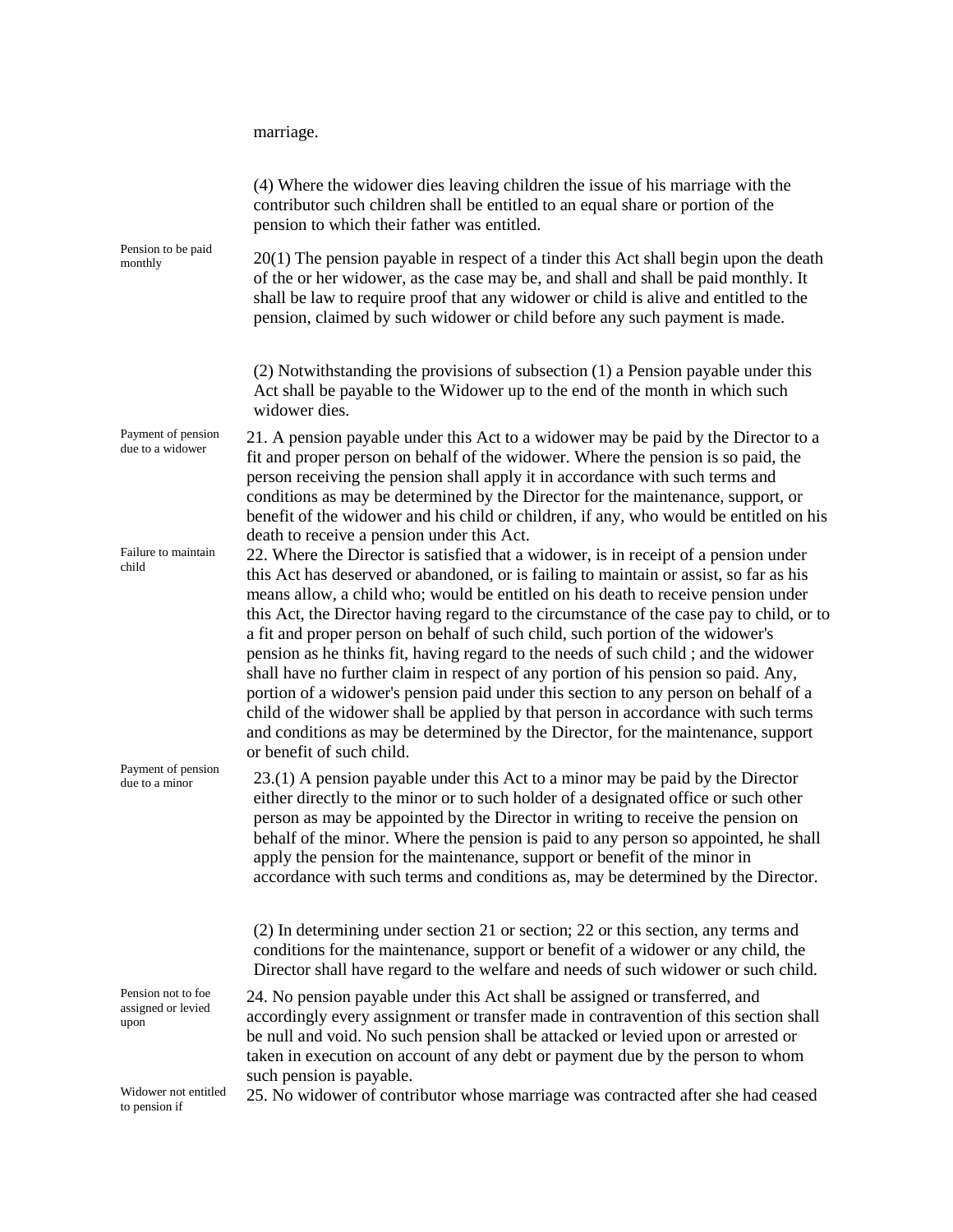marriage contracted after contributor ceased to contribute

Contribution in respect of pensionable service to contribute, and no child, of such marriage, shall be entitled to any pension under this Act.

26(1) Notwithstanding anything in this Act an officer who has elected to contribute to the scheme and who has reckonable pensionable service under the Minutes on Pensions prior to the date she became a contributor may, at her option, make a contribution at four per centum of her salary in respect of such reckonable service together with four per centum interest.

(2) The contribution and interest referred to in subsection (1) may be paid by the officer

(a) in one lumpsum at any time during the period the officer is in public service; or

(b) from the commuted pension, payable to her on retirement under the Minutes on Pensions; or

(c) in monthly instalments from her monthly pension either at the monthly rate at which contribution was recovered from her salary on the month in which she retired from public service or at such higher rate as may be agreed upon by the officer and the Director;

(3) Where any officer makes payment of the contribution and interest referred to in subsection  $(1)$  in the manner provided in paragraph  $(c)$  of subsection  $(2)$ , she may at any time, before the completion of the, payment of the balance contribution and interest, notify the Director that she intends to discontinue such payment from her pension and the Director shall cease to cover such balance contribution from the date of receipt of such, notification.

(4) Where an officer has not paid the contributions and interest referred to in subsection (1) or where she has paid only a part thereof, the widower of such contributor may make .payment of the entirety of such contributions and interest or, any outstanding balance thereof, as the case may be, in such manner as the Director may determine, having regard to the financial resources of such Widower.

Refund of contribution to spinster

27(1) where a contributor who is a spinster retires from, or otherwise leaves the public service unmarried the contributions made by such contributor under this Act shall be refunded to her with compound interest at two and a half per centum per annum.

(2) Where a contributor who is a spinster dies while in the public service, the contributions made by her under this Act shall be paid to her legal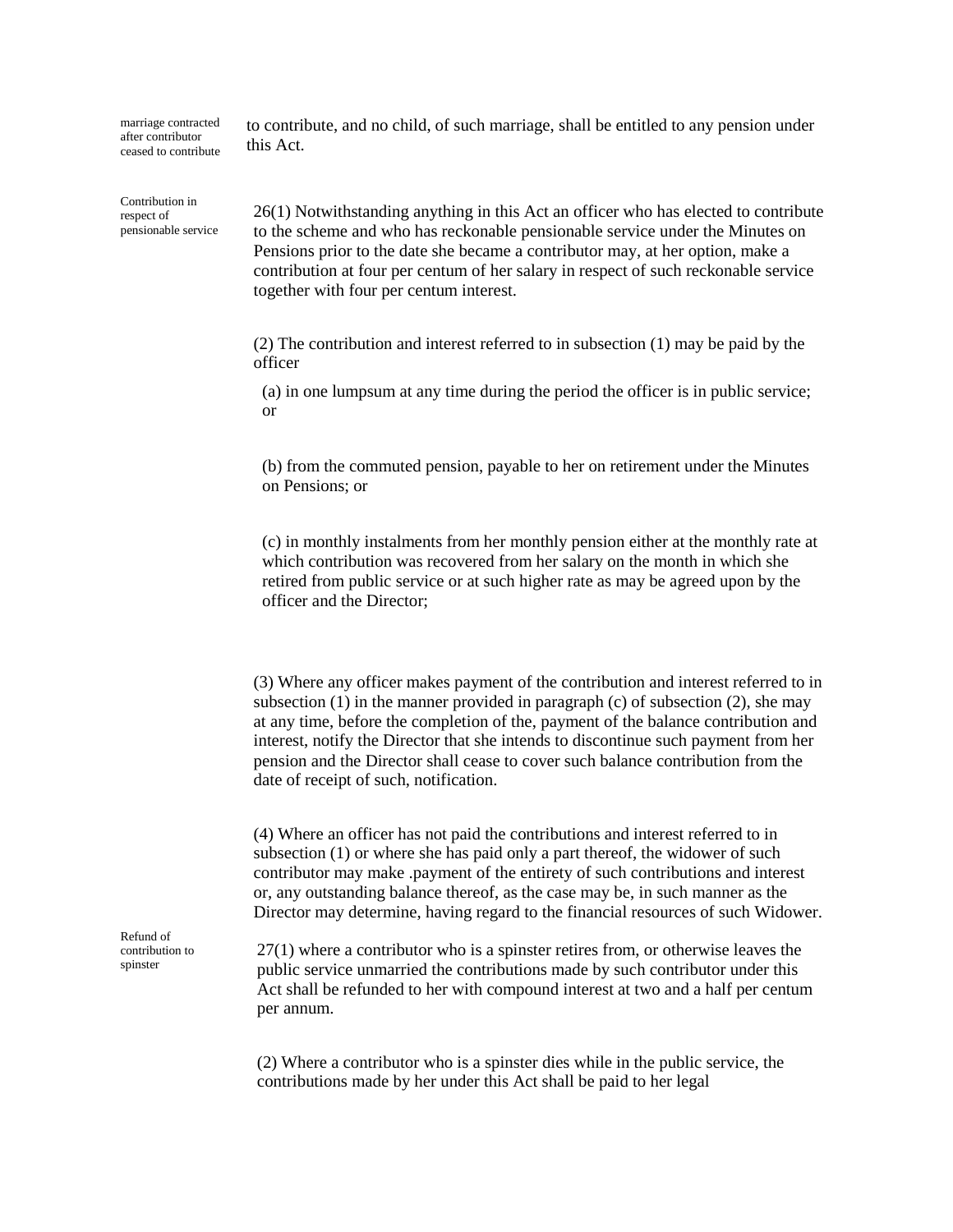representatives.

Refund of contributions to widows without pensionable children

[*As amended by Act No. 56 of 1998*]

Refund of contribution to contributor leaving public service without pension

Exemption from estate duty

Certain questions to be decided by the Secretary to the Ministry of the Minister

28. Where a contributor, who is a widow without pensionable children, retires from the public, service on pension or where a contributor who is a widow without pensionable children, leaves the public service by resignation, or otherwise or where a contributor who is a widow without pensionable children, dies whilst in the public service such contributor or legal representative of such contributor, as the case may be, shall be entitled to a refund of the entirety of her repayable contributions with compound interest thereon at two and a half per centum.

28A (1) Notwithstanding anything to the contrary in this Act, where on or after the coming into operation of this section, a contributor who is a widow without children"

(a) retires from the public services on pension ; or

(b) leaves the public service by resignation or otherwise ; or

(c) dies whilst in the public service,

(2) Any contributor who receives a refund under this section shall have no further claim upon the fund.

(3) Notwithstanding any thing to the contrary in this act any contributor referred to in subsection (1) who has prior to the date on which this section comes into operation received a refund of any contribution may claim the benefit of this section only if she pays back the amount of such refund within one year from the said date together with compound interest thereon at two and a half per centum per annum.

29. Where a married contributor leaves the public service she shall, if she is not eligible for a pension under the Minutes on Pensions, be entitled to a refund of the entirety of her contributions under this Act without interest and upon the refund of such contributions such contributor or any person claiming through or under her shall cease to be entitled to any benefits under this Act.

30. No pension to which a widower or orphan of a deceased contributor becomes entitled under this Act, shall be liable to the payment of estate duty under Estate Duty Act, No. 13 of 1980.

31. Where any question arises as to whether any person is a contributor within the meaning of this Act or as to whether any person is entitled to a pension under this Act as a widower or as an orphan of a contributor or as to the amount of pension to which a widower or orphan is entitled to under this Act, such question shall be decided by the Secretary to the Ministry of the Minister.

Interpretation 32. In this Act, unless the context otherwise requires " contributor " means a person who

(a) being an officer on the appointed date elects, under section 3.